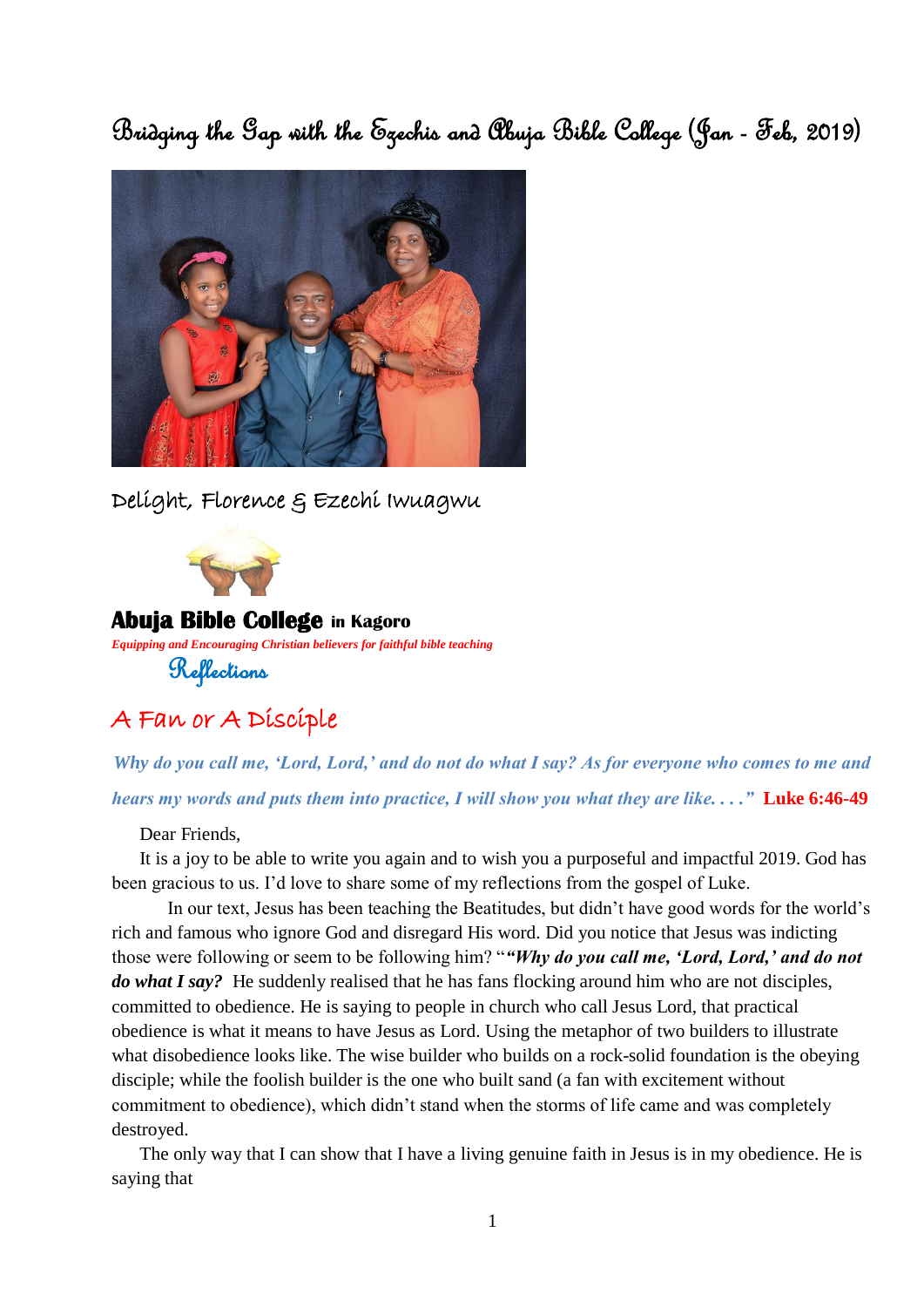it is useless to come to the bible or hear God's word preached, without obeying them or a commitment to obedience. It is not only as useless as building on shifting sinking sand, but fatally destructive. Jesus in Matthew 7:21-23 says, *"Not everyone who says to me, 'Lord, Lord,' will enter the kingdom of heaven, but only the one who does the will of my Father who is in heaven.* Jesus says that the destruction of the house built on the sand was complete.

Obedience is difficult, but it is possible, if you will let His Holy Spirit come into you and you hand over the control of your life – plan, dreams, and relationships; and yield your will in obedience to His will. Yes, as an Evangelical, I believe that we are saved by faith in Jesus death and resurrection alone, but faith without "works" of obedience is dead (James 2:17) or deceptively, non-existent.. We should be challenging people to keep walking on the path of active obedience.

Family News

### Ezechi,

College work is going well and teaching has been encouraging as I share the teaching with Paul and Onesimus. I still do more, but they will be teachings more as we kick off the Part-Time programme later in March God willing.

### Florence

Florence continues to serve well in the administration as well as mentoring the female students. She is enjoying her bible study with two other missionaries' wives, which has been encouraging and refreshing. Her support with training for the Girl's Brigade at the ECWA Theological Seminary, has also been fun. Pray for energy to cope with all the demands.

## Delight

Delight is doing well in school, but struggling in Mathematics at the moment. She is however, working hard for her schools "spelling bee competition." She continues to enjoy her drills and bible studies in the Girls Brigade. She is making real progress in her guitar lesson and her teacher is very impressed. Pray for grace to stay focused. She is a lovely girl and fun to stay with.

College News

Students News



**Dr. Rick Creighton teaching on preaching Isaiah at the Abuja Bible College**